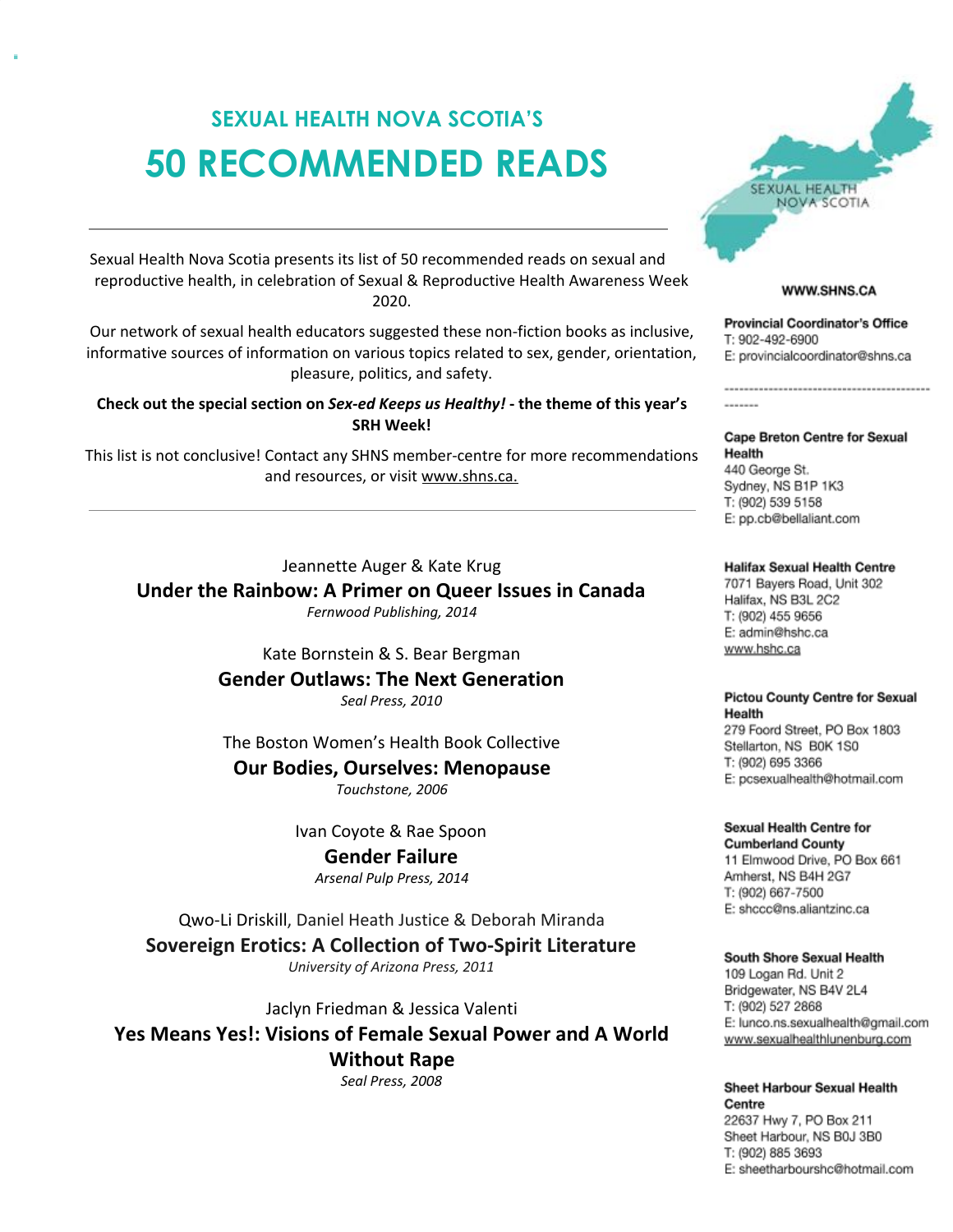Roxane Gay Bad Feminist: Essays Harper Perennial, 2014

Kate Harding

Asking for It: The Alarming Rise of Rape Culture--and What We Can Do About It De Capo Lifelong Books, 2015

Miriam Khan

It's Not About The Burqa: Muslim Women on Faith, Feminism, Sexuality and Race

Picador, 2019

Morgan Mann Willis

Outside the XY: Black and Brown Queer Masculinity Riverdale Avenue Books, 2016

Robin Metcalfe

OUT: Queer Looking Queer Acting Revisited Khyber Centre for the Arts, 2014

Janet Mock

Redefining Realness: My Path to Womanhood, Identity, Love & So Much More Atria Books, 2014

Scott Neigh Gender and Sexuality: Canadian History Through the Stories of **Activists** Fernwood Publishing, 2012

> Mary Roach Bonk: The Curious Coupling of Science and Sex W.W. Norton & Company, 2009

> > Juno Roche Trans Power: Own Your Gender

Jessica Kingsley Publishers, 2019

Rebecca Rose

Before the Parade: A History of Halifax's Gay, Lesbian and Bisexual **Communities** 

Nimbus Publishing Limited, 2019



### WWW.SHNS.CA

......................................

**Provincial Coordinator's Office** T: 902-492-6900 E: provincialcoordinator@shns.ca

**Cape Breton Centre for Sexual** Health 440 George St. Sydney, NS B1P 1K3 T: (902) 539 5158 E: pp.cb@bellaliant.com

**Halifax Sexual Health Centre** 7071 Bayers Road, Unit 302 Halifax, NS B3L 2C2 T: (902) 455 9656 E: admin@hshc.ca www.hshc.ca

### **Pictou County Centre for Sexual** Health

279 Foord Street, PO Box 1803 Stellarton, NS B0K 1S0 T: (902) 695 3366 E: pcsexualhealth@hotmail.com

Sexual Health Centre for **Cumberland County** 11 Elmwood Drive, PO Box 661 Amherst, NS B4H 2G7 T: (902) 667-7500 E: shccc@ns.aliantzinc.ca

South Shore Sexual Health

109 Logan Rd. Unit 2 Bridgewater, NS B4V 2L4 T: (902) 527 2868 E: lunco.ns.sexualhealth@gmail.com www.sexualhealthlunenburg.com

Sheet Harbour Sexual Health Centre 22637 Hwy 7, PO Box 211 Sheet Harbour, NS B0J 3B0 T: (902) 885 3693 E: sheetharbourshc@hotmail.com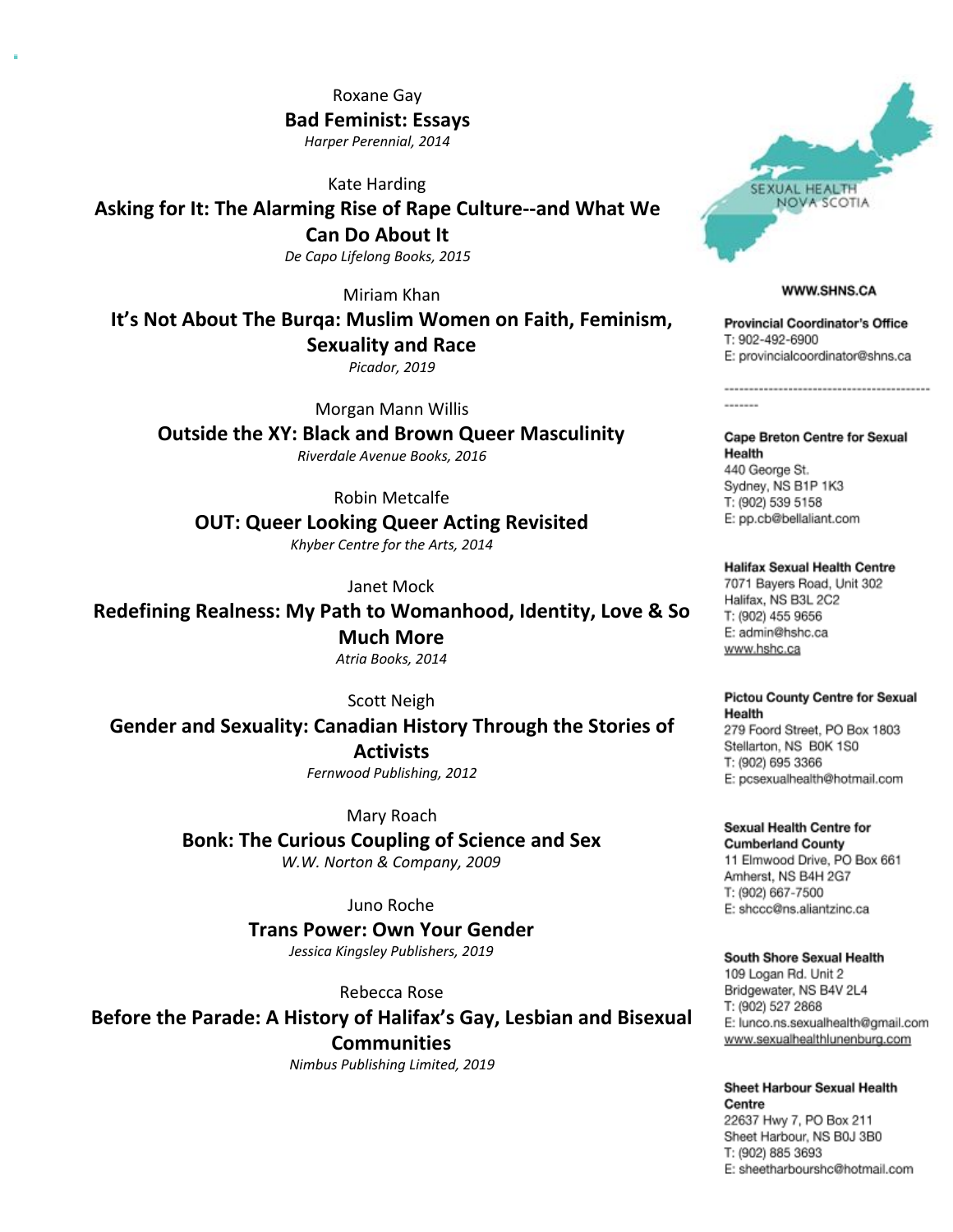Christopher Ryan Sex at Dawn: The Prehistoric Origins of Modern Sexuality Harper, 2010

Randy Shilts

And the Band Played On: Politics, People, and the AIDS Epidemic St. Martin's Griffin, 2007

> Shannon Stettner Without Apology: Writings on Abortion in Canada AU Press, 2016

Tristan Taormino, Constance Penley & Celine Perrenas Shimizu The Feminist Porn Book: The Politics of Producing Pleasure

The Feminist Press at CUNY, 2013

Sonya Renee Taylor The Body is Not an Apology: The Power of Radical Self-Love Berrett-Koehler Publishers, 2018

Kaleigh Trace

Hot, Wet and Shaking: How I Learned to Talk About Sex Invisible Publishing, 2014

Jessica Valenti

Sex Object HarperCollins, 2016

Hida Viloria Born Both: An Intersex Life Hachette Books, 2017

> Lindy West Shrill Hachette Books, 2016

Lindy West The Witches are Coming Hachette Books, 2019



### WWW.SHNS.CA

**Provincial Coordinator's Office** T: 902-492-6900 E: provincialcoordinator@shns.ca

**Cape Breton Centre for Sexual** Health 440 George St. Sydney, NS B1P 1K3 T: (902) 539 5158 E: pp.cb@bellaliant.com

**Halifax Sexual Health Centre** 7071 Bayers Road, Unit 302 Halifax, NS B3L 2C2 T: (902) 455 9656 E: admin@hshc.ca www.hshc.ca

**Pictou County Centre for Sexual** Health 279 Foord Street, PO Box 1803 Stellarton, NS B0K 1S0 T: (902) 695 3366

E: pcsexualhealth@hotmail.com

Sexual Health Centre for **Cumberland County** 11 Elmwood Drive, PO Box 661 Amherst, NS B4H 2G7 T: (902) 667-7500 E: shccc@ns.aliantzinc.ca

South Shore Sexual Health 109 Logan Rd. Unit 2 Bridgewater, NS B4V 2L4

T: (902) 527 2868 E: lunco.ns.sexualhealth@gmail.com www.sexualhealthlunenburg.com

**Sheet Harbour Sexual Health** Centre 22637 Hwy 7, PO Box 211 Sheet Harbour, NS B0J 3B0 T: (902) 885 3693 E: sheetharbourshc@hotmail.com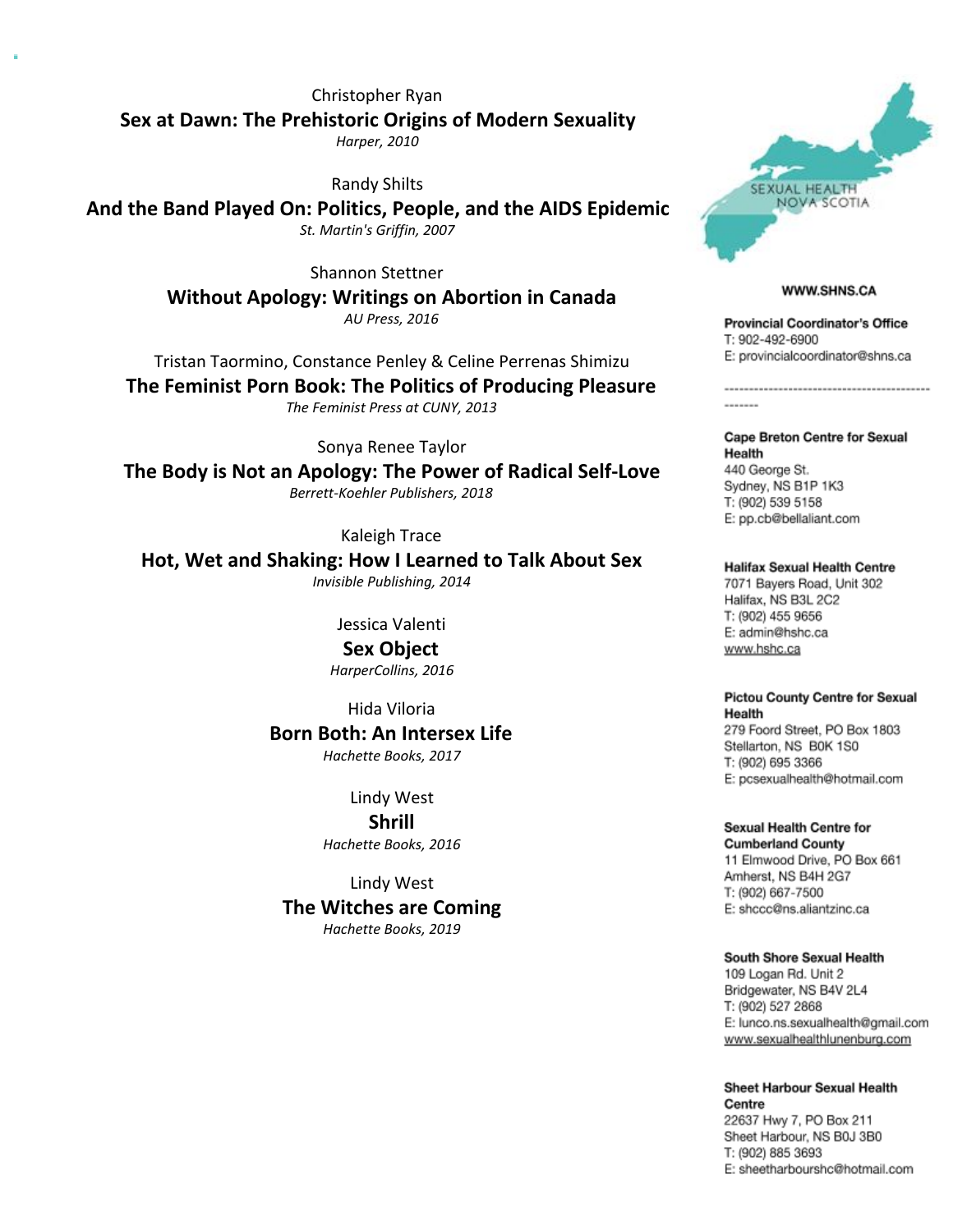## Sex-Ed Keeps us Healthy! Books on sexual health – for a variety of ages

### For kids:

Justin Richardson & Peter Parnell And Tango Makes Three Little Simon, 2015

Cory Silverberg & Fiona Smyth What Makes a Baby Triangle Square, 2013

Cory Silverberg & Fiona Smyth Sex is a Funny Word: A Book About Bodies, Feelings and You Seven Stories Press, 2015

Theresa Thorn It Feels Good to be Yourself: A Book About Gender Identity Henry Holt & Co., 2019

### For Young Teens:

Nikol Hasler Sex: A Book for Teens Zest Books, 2010

Mel Reiff Hill, Jay Mays & Robin Mack the GENDER book Marshall House Press, 2013

Susan Kuklin Beyond Magenta: Transgender Teens Speak Out Candlewick, 2015

Jennifer Lang Consent: The New Rules of Sex Education Althea Press, 2018

Makeda Zook, Karen Chan, Frederique Chabot, & Brittany Neron Beyond the Basics: A Resource for Educators on Sexuality and Sexual Health

Action Canada for Sexual Health & Rights, 2017

### For Older Teens and Beyond:



### WWW.SHNS.CA

------------------------------------

**Provincial Coordinator's Office** T: 902-492-6900 E: provincialcoordinator@shns.ca

**Cape Breton Centre for Sexual** Health 440 George St. Sydney, NS B1P 1K3 T: (902) 539 5158 E: pp.cb@bellaliant.com

**Halifax Sexual Health Centre** 7071 Bayers Road, Unit 302 Halifax, NS B3L 2C2 T: (902) 455 9656 E: admin@hshc.ca www.hshc.ca

**Pictou County Centre for Sexual** Health

279 Foord Street, PO Box 1803 Stellarton, NS B0K 1S0 T: (902) 695 3366 E: pcsexualhealth@hotmail.com

Sexual Health Centre for **Cumberland County** 11 Elmwood Drive, PO Box 661 Amherst, NS B4H 2G7 T: (902) 667-7500 E: shccc@ns.aliantzinc.ca

South Shore Sexual Health

109 Logan Rd. Unit 2 Bridgewater, NS B4V 2L4 T: (902) 527 2868 E: lunco.ns.sexualhealth@gmail.com www.sexualhealthlunenburg.com

**Sheet Harbour Sexual Health** Centre 22637 Hwy 7, PO Box 211 Sheet Harbour, NS B0J 3B0 T: (902) 885 3693 E: sheetharbourshc@hotmail.com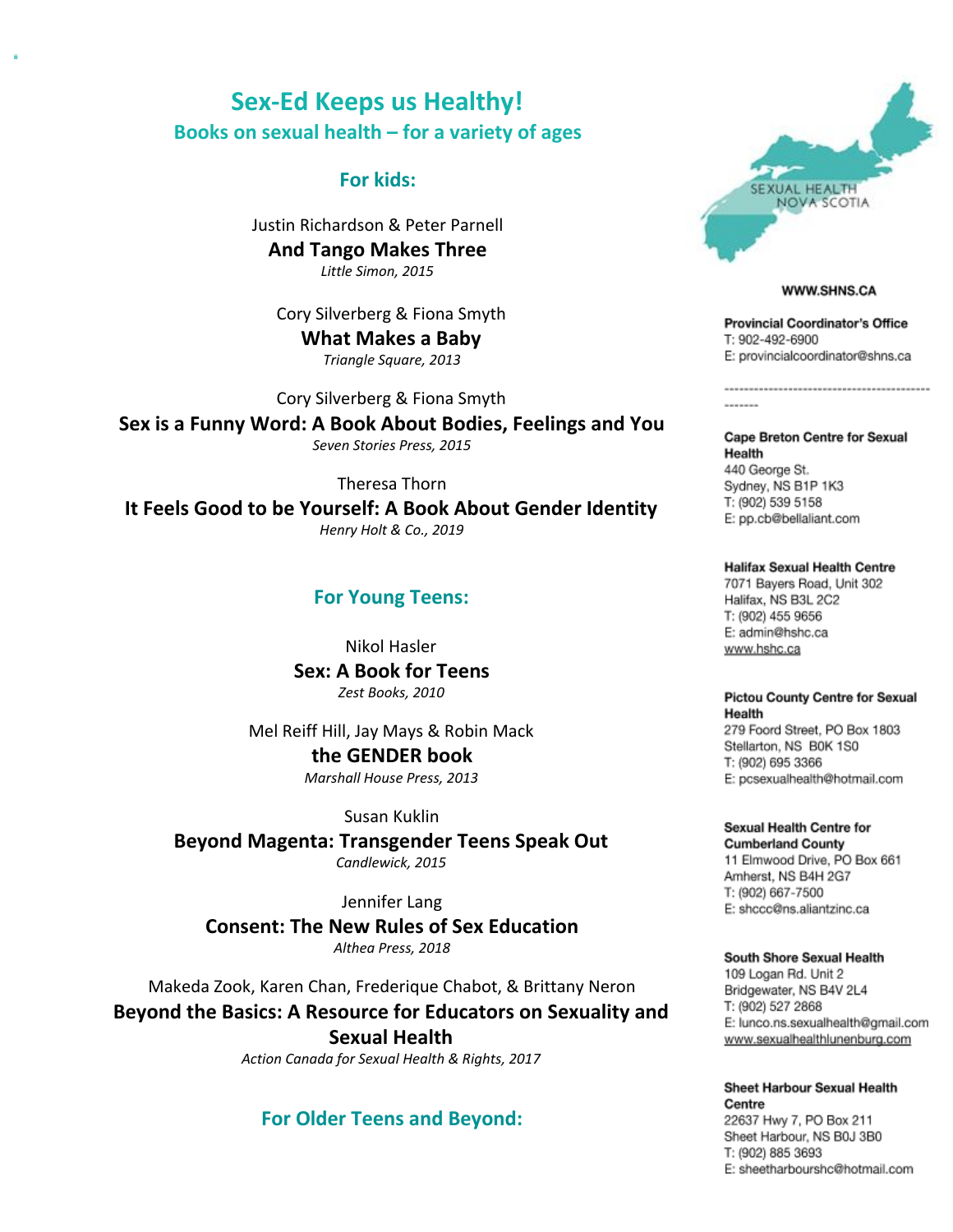Alex Comfort The Joy of Sex: The Ultimate Revised Edition

Harmony, 2009

Heather Corinna

S.E.X.: The All-You-Need-To-Know Sexuality Guide to Get You Through Your Teens and Twenties

De Capo Lifelong Books, 2016

James Dawson

This Book Is Gay Sourcebooks Fire, 2015

Dossie Easton & Janet W. Hardy

The Ethical Slut: A Practical Guide to Polyamory, Open Relationships

& Other Adventures 3rd Edition

Potter, 2017

Laura Erickson-Schroth

Trans Bodies, Trans Selves: A Resource for the Transgender

**Community** Oxford University Press, 2014

Jen Gunter

The Vagina Bible Random House of Canada, 2019

Carlyle Jansen

Anal Sex Basics: The Beginner's Guide to Maximizing Anal Pleasure for Every Body Quiver Books, 2016

Paul Joannides

Guide to Getting it On: Unzipped

Goofy Foot Press, 2017

Lindsay King-Miller

Ask a Queer Chick: A Guide to Sex, Love, and Life for Girls Who Dig Girls

Plume, 2016

Emily Nagoski

Come as You Are: The Surprising New Science that Will Transform Your Sex Life

Simon & Schuster, 2015



### WWW.SHNS.CA

------------------------------------

**Provincial Coordinator's Office** T: 902-492-6900 E: provincialcoordinator@shns.ca

**Cape Breton Centre for Sexual** Health 440 George St. Sydney, NS B1P 1K3 T: (902) 539 5158 E: pp.cb@bellaliant.com

**Halifax Sexual Health Centre** 7071 Bayers Road, Unit 302 Halifax, NS B3L 2C2 T: (902) 455 9656 E: admin@hshc.ca www.hshc.ca

**Pictou County Centre for Sexual** Health 279 Foord Street, PO Box 1803 Stellarton, NS B0K 1S0

T: (902) 695 3366 E: pcsexualhealth@hotmail.com

**Sexual Health Centre for Cumberland County** 11 Elmwood Drive, PO Box 661 Amherst, NS B4H 2G7 T: (902) 667-7500 E: shccc@ns.aliantzinc.ca

### South Shore Sexual Health

109 Logan Rd. Unit 2 Bridgewater, NS B4V 2L4 T: (902) 527 2868 E: lunco.ns.sexualhealth@gmail.com www.sexualhealthlunenburg.com

**Sheet Harbour Sexual Health** Centre 22637 Hwy 7, PO Box 211

Sheet Harbour, NS B0J 3B0 T: (902) 885 3693 E: sheetharbourshc@hotmail.com